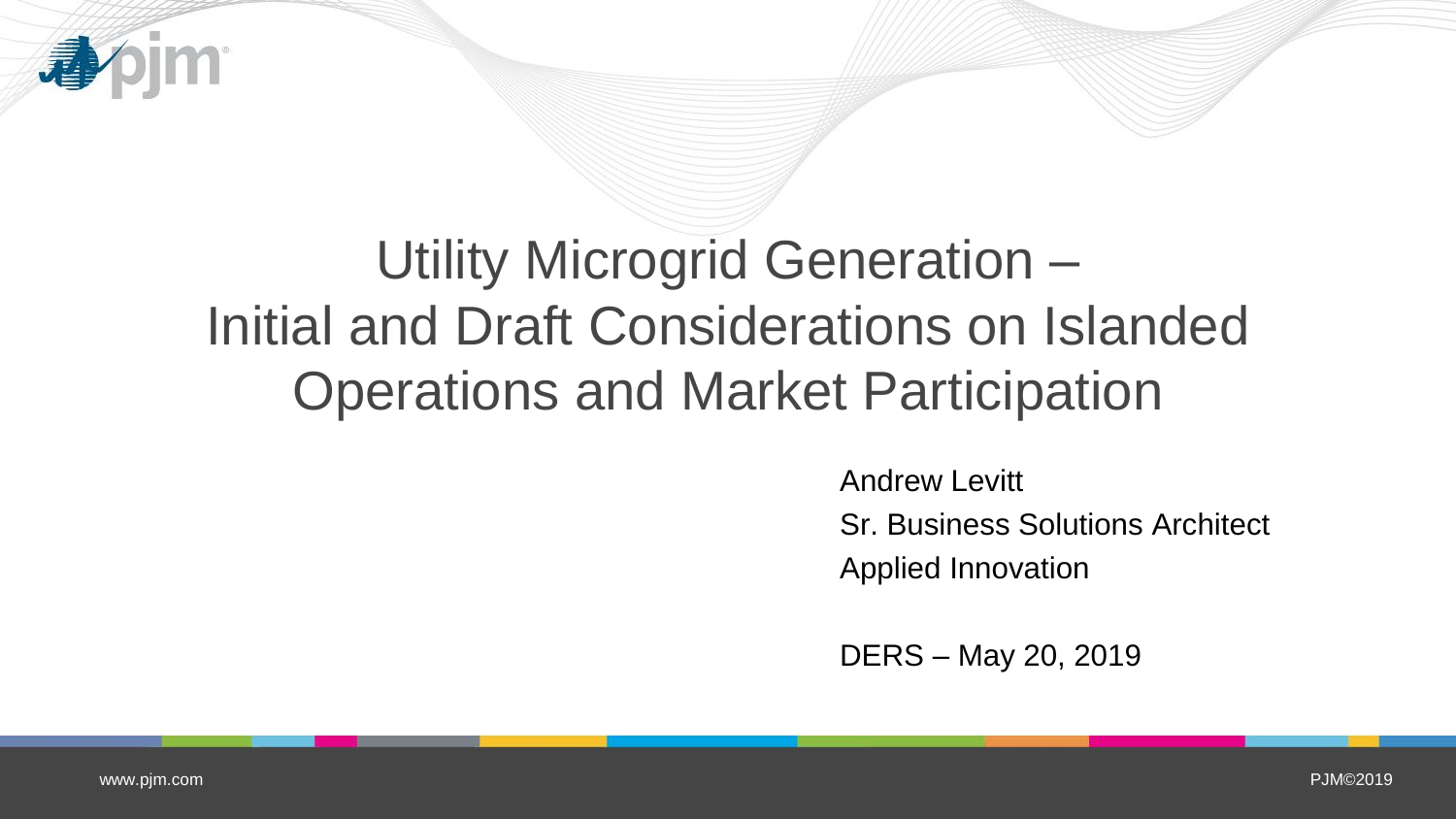

- A 'utility microgrid' uses utility-owned wires to serve load during islanding.
- 'Utility microgrid generation' is a PJM wholesale generator that also has the ability to directly serve load as part of a microgrid when islanded.
- Not a PJM-defined term (not in Tariff or Manuals)
- Generator and customers metered as 'normal' when islanding.

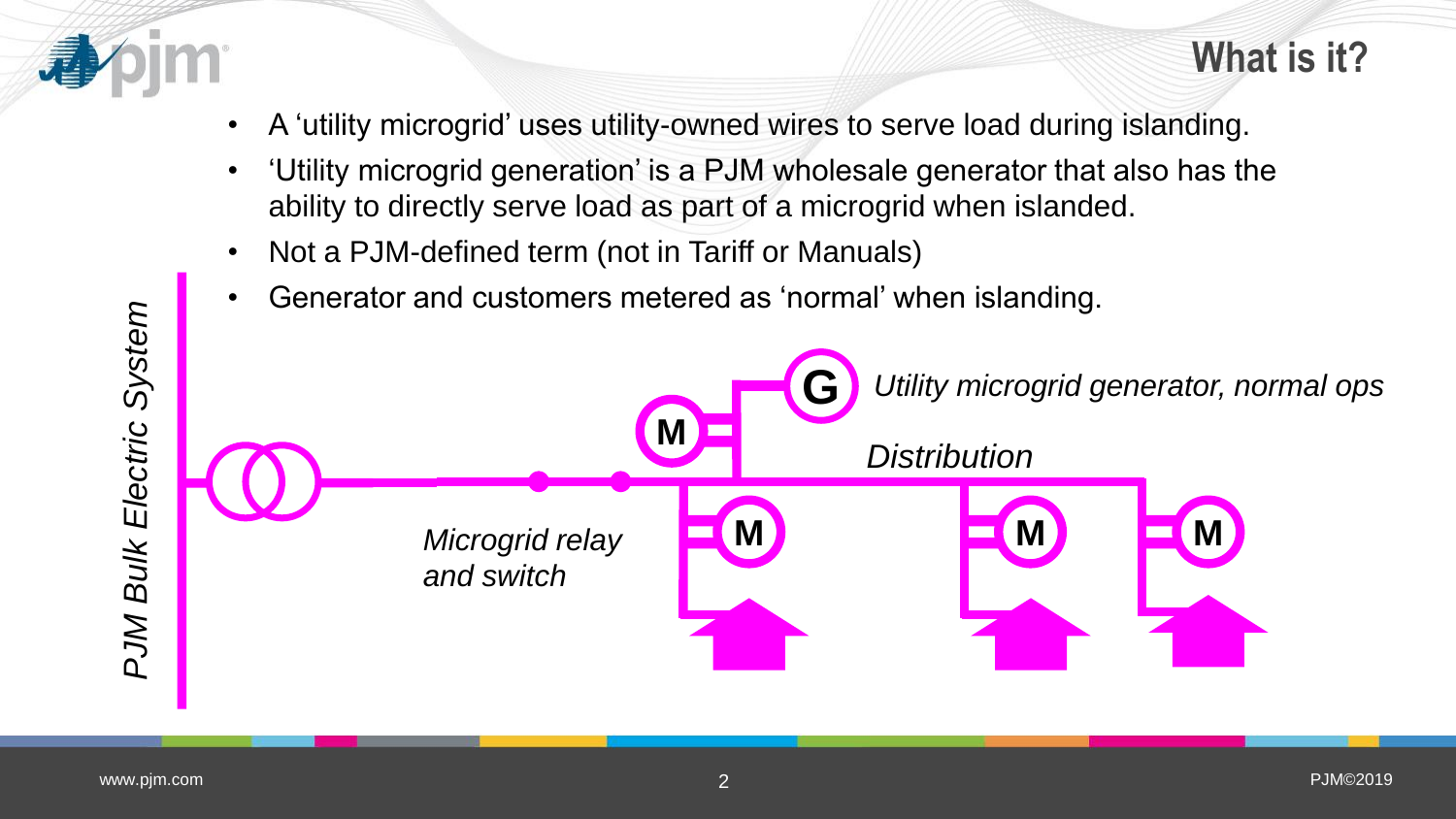

- A 'utility microgrid' uses utility-owned wires to serve load during islanding.
- 'Utility microgrid generation' is a PJM wholesale generator that also has the ability to directly serve load as part of a microgrid when islanded.
- Not a PJM-defined term (not in Tariff or Manuals)
- Generator and customers metered as 'normal' when islanding.

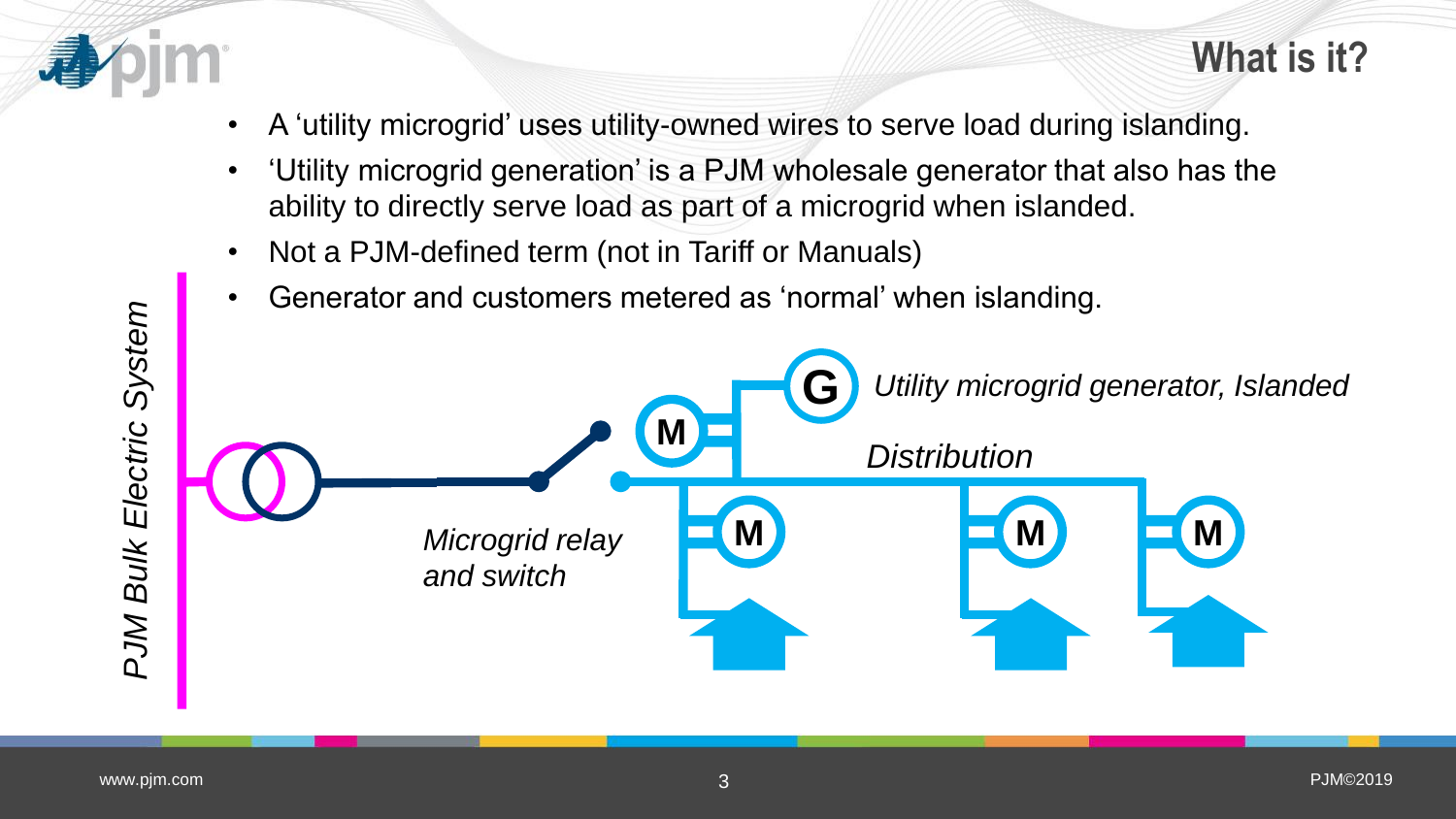

## **Market Considerations – Normal Ops**

- Generator can provide all capacity, energy, and ancillary services technically capable of providing.
- Must provide telemetry for relay/switch status to PJM 'open' or 'closed'

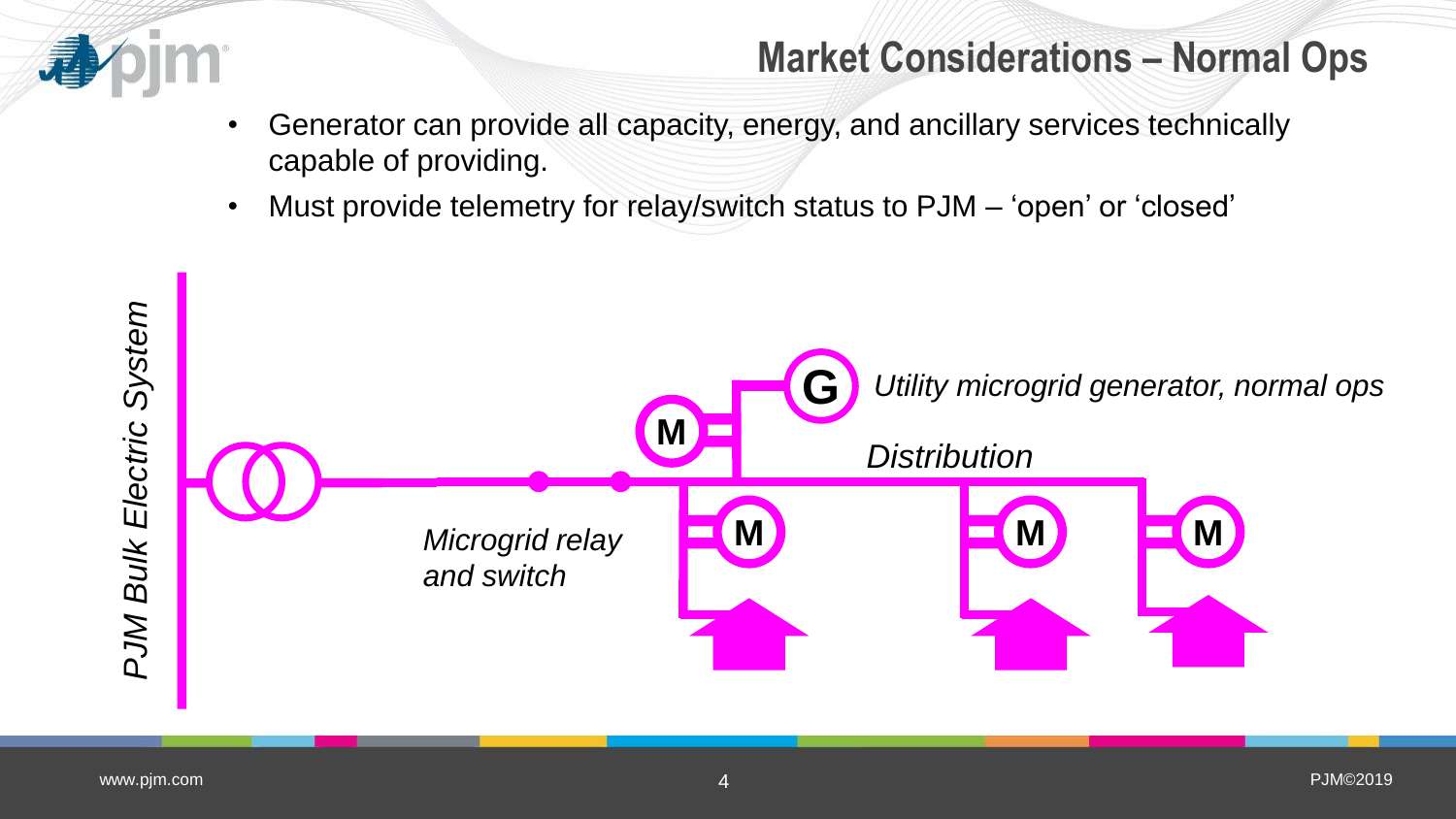

- Unit's ICAP/UCAP determined as normal; MW quantity offered into RPM determined by owner
- Unit's output when islanded used to determine performance during Performance Assessment Interval
- Unit is in "must run local" mode and unavailable for PJM dispatch

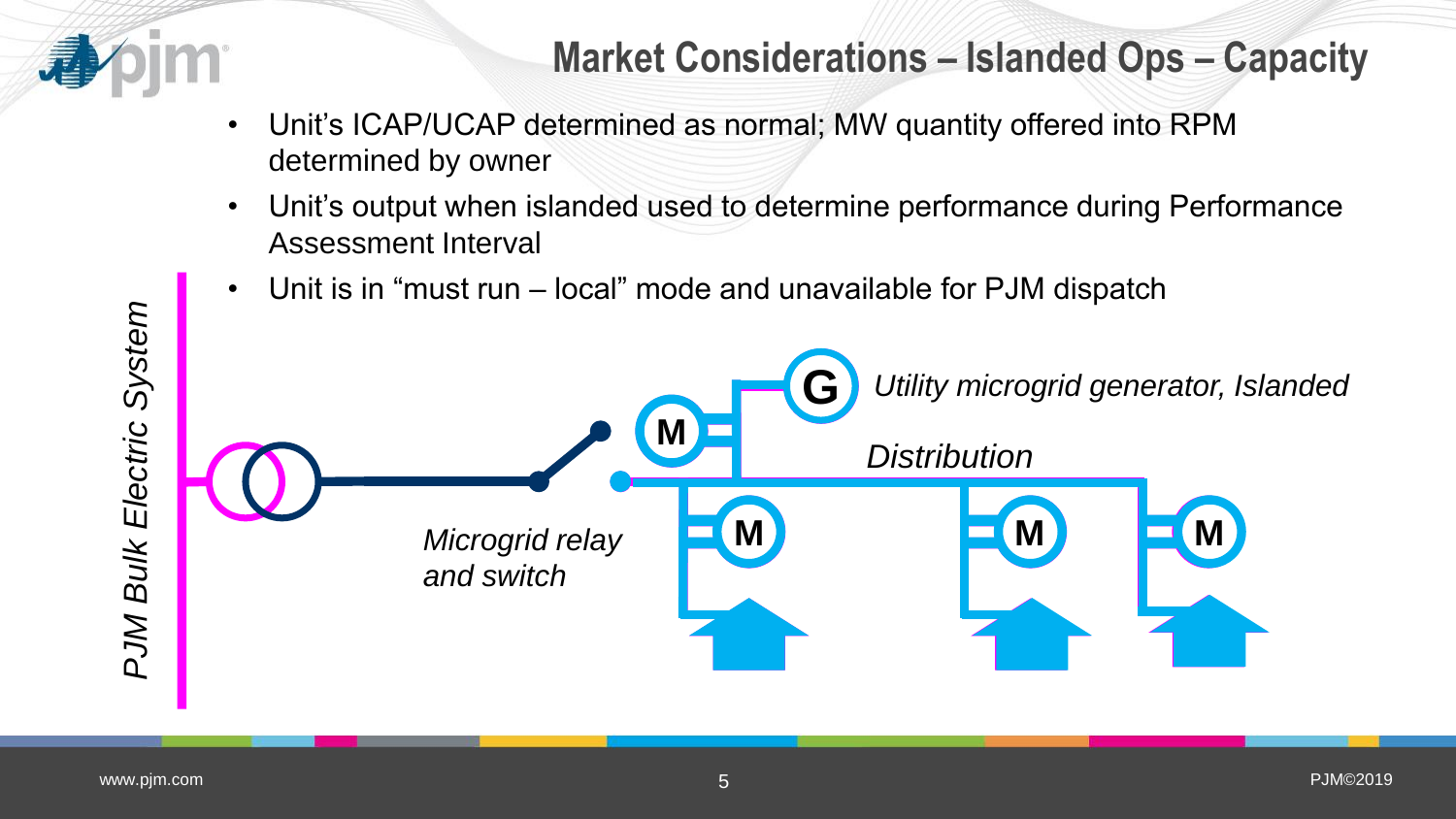

## **Market Considerations – Islanded Ops – Energy Market**

- Unit is in "must run local" mode and unavailable for PJM dispatch
- Generation and Load settled at LMP, as per normal through Power Meter and **InSchedules**
- Potential reduction in generation output to match island load may affect ability to meet energy market schedule >>> subject to deviation charges